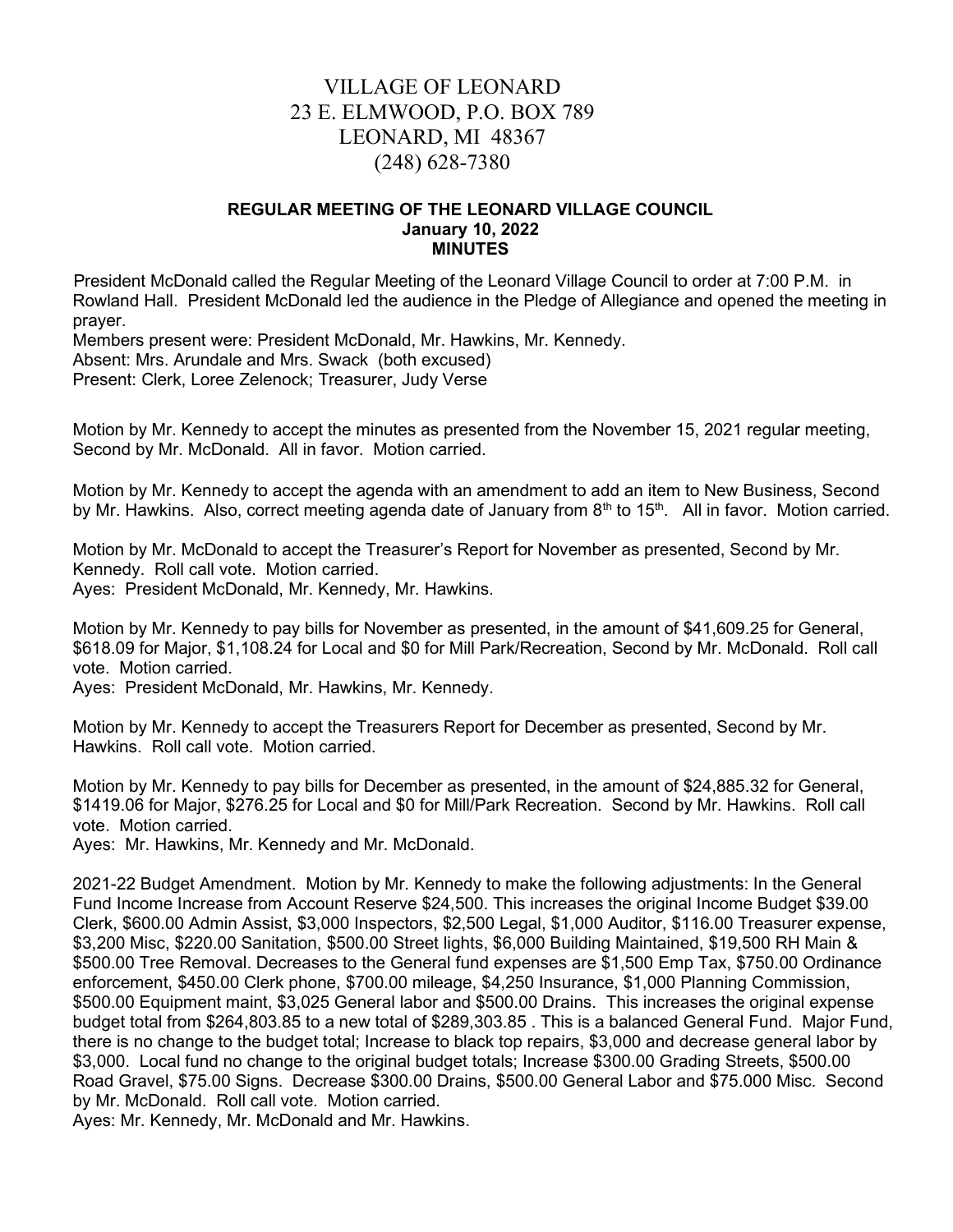MEMBERS OF AUDIENCE WERE: Cindy Ashley and Kristen Wiltfang.

#### PUBLIC COMMENT:

Mrs. Cindy Ashley asked what was happening with the yellow house.

### NEW BUSINESS:

Oakland County Park & Recreation Grant Resolution and Authorization. Motion by Mr. Kennedy to adopt the Oakland County parks and Recreation Grant Resolution for predevelopment. To enable creation of plans to improve the Leonard Nature Park, its trails, improve sidewalk access and establish a better connection to the trail and safer crossing from the trail to the park. Grant fund application in the amount of \$22,800 with a contribution of \$7,600 by the Village of Leonard. The project total is \$30,400. Second by Mr. Hawkins. Roll call vote. Motion carried. Ayes: Mr. McDonald, Mr. Hawkins and Mr. Kennedy.

**Matching Park Grant Pledge.** Motion by Mr. Kennedy to match the Village of Leonard's pledge of \$7,600 for the Park and Recreation Grant Resolution on the condition grant monies in the amount of \$22,800 are approved. Second by Mr. Hawkins. Roll call vote. Motion carried. Ayes: Mr. Kennedy, Mr. McDonald and Mr. Hawking.

Oakland County Infrastructure Grant Resolution Application Authorization. A grant for new or improved infrastructure is open for application. Motion by Mr. Kennedy to authorize President McDonald to apply for the Oakland County Infrastructure Grant. Second by Mr. Hawkins. Roll call vote. Motion carried.

Ayes: Mr. McDonald, Mr. Hawking and Mr. Kennedy.

2022-2023 Budget. We must adopt a balanced budget for 2022-2023. Asking for councils' consideration of an increase in the proposed General fund of \$5000 for equipment. A road grader is needed as contractor prices have increased to a level that makes it cost prohibitive long term. Other considerations for the General fund are planning for a 6% increase in Sanitation costs, \$2,500 for Legal expense and \$1,500 for Audits; totaling an overall increase to the proposedGeneral Fund budget of \$11,000. Local and Major funds will remail the same. There will be a Truth in Taxation meeting held on February 14, 2022 at 7:00.

OAYA Board Member Approval. Oxford-Addison youth Assistance Program received an application from Patricia Mueller for a Board Member position. Motion by Mr. McDonald to approve Mrs. Mueller's application to the Board of OAYA. Second by Mr. Kennedy. All in favor. Motion carried.

Council Member Committee Appointments. Mr. Hawkins: Cable Commission representative. Mrs. Jennifer Arundale: Decorating Committee President. Mrs. Swack: Decorating Committee;Planning Commissioner. Mr. Kennedy: Alternate to the Polly Ann Trail Management Council. President McDonald: Chairman of NOTA, representative to the Poly Ann Trail Management Council; Christmas in action of Oakland County. Mrs. Verse: OAYA Chairperson. Mrs. Zelenock: Planning Commissioner; Leonard Summer Festival Committee.

## OLD BUSINESS:

Sewer Study Update. Nothing new.